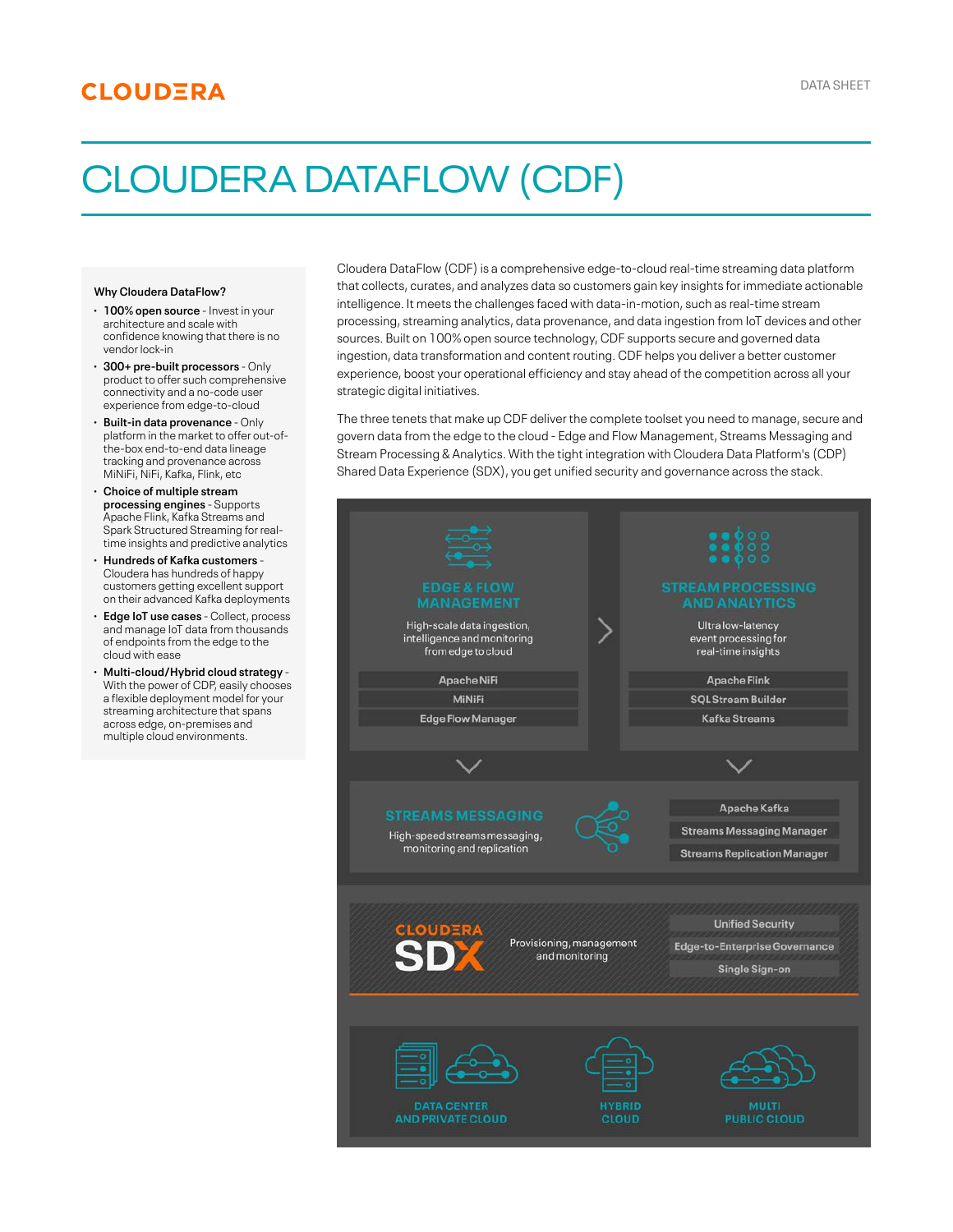"Cloudera helped our organization get to the next level by providing us with a streaming data platform, which provides us with realtime data. Rabobank is aiming for a self-service environment for our data, and we want our customers to be able to access the data at a click of the button in a secure and controlled manner. Within a financial institution it's very important to be in control of your data, and Cloudera is helping us to support that."

Martijn Groen, IT lead of the Data Lake, Rabobank

## Edge & Flow Management

Getting the data from the edge is a challenge that many enterprises struggle with. Collecting and processing data from thousands of endpoints, devices and sensors at the edge is super critical for a lot of real-time scenarios including IoT use cases like predictive maintenance, connected cars, utilities monitoring etc. The next step in that process would be to assimilate all that data and ingest it into the enterprise or the cloud for immediate refinement and processing.

The edge management capability is delivered with a combination of edge agents and an edge management hub. One can manage, control and monitor edge agents to collect data from edge devices and push intelligence back to the edge. This allows you to develop, deploy, run and monitor edge flow apps on thousands of edge devices. Apache MiNiFi is a light-weight edge agent that implements the core features of Apache NiFi, focusing on data collection & processing at the edge. Edge Flow Manager (EFM) is an agent management hub that supports a graphical flow-based programming model to develop, deploy & monitor edge flows on thousands of MiNiFi agents.

CDF's Flow Management is powered by Apache NiFi, a no-code data ingestion and management solution. Apache NiFi is a very mature open source solution meant for large scale, high velocity enterprise data ingestion use cases. Primarily meant for real-time streaming sources such as clickstreams, social streams, log data etc., Apache NiFi can handle all types of data across any type of data source. With 300+ processors, NiFi is the most comprehensive toolset in the market for data ingestion and management. NiFi Registry, which augments NiFi, enables DevOps teams with versioning, deployment and development lifecycle of flow applications.

# Streams Messaging

The second tenet in the CDF platform is to ensure that all the ingested data streams can be buffered in a transient state from where other applications can consume the data for their needs. This allows the enterprise to scale effectively when the data streams start growing to the tune of petabytes of data from thousands of origination points. Streams Messaging is the ability to buffer such data streams in a publish-subscribe type of model to achieve IoT-scale.

CDF's Streams Messaging capabilities are powered by Apache Kafka. It provides advanced messaging and processing capabilities. Kafka is fully integrated with Cloudera Manager (CM) for cluster management and monitoring, Apache Ranger for role-based authorization and a Schema Registry service that provides governance and schema management capabilities. Extended capabilities around Kafka include support for Kafka Streams for light-weight stream processing, Kafka Connect for native connectors into Kafka and Cruise Control for optimizing and scaling your Kafka clusters.

Beyond this, CDF's Streams Management capabilities include management and monitoring of your Kafka clusters with an intuitive and easy-to-use interface called Streams Messaging Manager. Also, to ensure business continuity and offer disaster recovery for your Kafka clusters, Streams Replication Manager, based on the latest Mirrormaker 2, is tightly integrated into the platform.

# Stream Processing & Analytics

The third tenet in the CDF platform is the ability to process the incoming data streams in realtime and with low latency to offer actionable intelligence in the form of predictive and prescriptive insights. This step is critical in fulfilling the Data-in-Motion lifecycle for an enterprise since there is zero value in ingesting all those real-time streams if no real-time value is derived from them and acted upon to create a positive impact for your business.